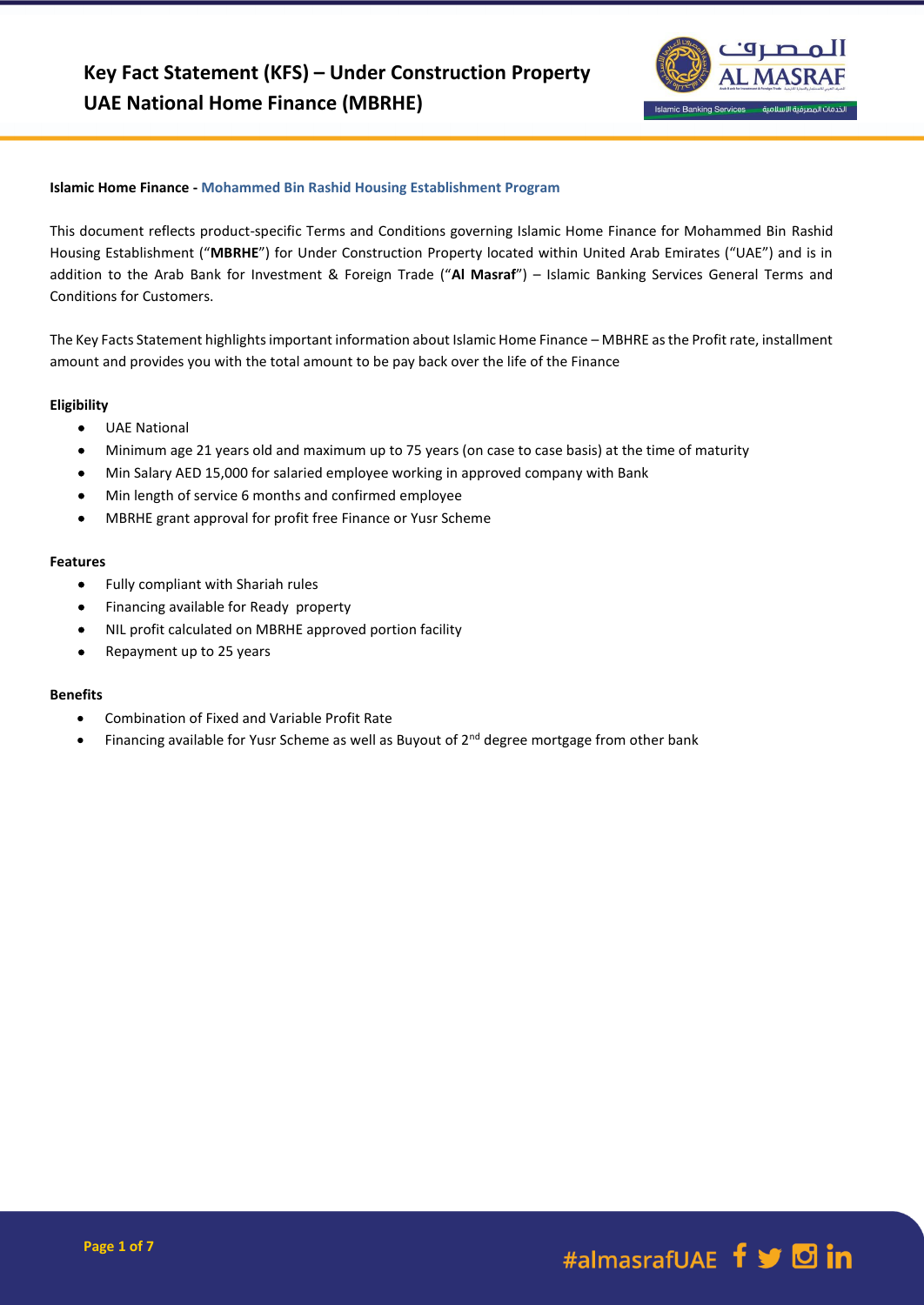

#### **Additional notes and Frequently Asked Questions**

## **1. YUSR Scheme:**

- a) MBRHE allow Construction on pre-owned Land to UAE Nationals as per their assessment and issue approval letter
- b) MBRHE pays upfront profit on AED 750,000/- capped at certain percentage % to Al Masraf and accordingly, Al Masraf will charge profit on the differential amount between AED 750,000/-

# **2. Profit free Finance From MBRHE Scheme:**

You may have availed initially profit free finance up to AED 750,000/- from MBRHE and over & above financed by the other bank. You may switch your finance from other bank to Al Masraf.

# **3. Facility Type:**

Our MBRHE Scheme is based on Sharia structure of Ijara Mawsoofa for under construction property. The Bank will purchase property from the Seller (owner of the property) through Islamic contract and lease back to the customer under **Forward Ijarah Contract Muntahia Bittamleek**

# **4. Use of the property:**

During the Finance Tenor, the property shall be used and occupied as a residence and for no other purposes without the written consent of the Bank

# **5. Down Payment:**

The Bank will evaluate the land / property from one of the approved listed evaluator with the Bank to determine the market value. The Finance will be based on the property market value and you will require to pay the applicable down payment. You hereby undertake to provide such proof of payment prior to the transfer of the property at the relevant regulatory department.

In buyout or resale cases, you must settle the difference amount between liability of the bank/seller and the approved Finance value.

## **6. Monthly Installment :**

The Monthly Installment will start after the 1st Tranche disbursement from Al Masraf to Contractor. Under Home Finance – MBRHE, you will require to pay two (2) installments on monthly basis other the Life Takaful as follows:

- a. You will pay Principle portion on AED 750,000 (MBRHE portion Profit free portion) to Al Masraf as per MBRHE applicable tenor (which can be different from Al Masraf's finance portion) from the 1st Tranche disbursement to the Contractor
- b. Monthly Installment on Al Masraf portion will start after finishing of the construction period mentioned in the construction contract & handover of the property within the grace period as stated in the Facility Offer Letter.
- c. You will pay Principle + Profit (as per Al Masraf's prevailing rate) on over & above AED 750,000/- to Al Masraf. After the Fixed Profit Rate, the Monthly Installment will calculate on EIBOR + Al Masraf's Margin (Min Floor Rate). Based on the EIBOR revision period, the Monthly Installment for future installment may increase/ decrease from time to time.
- d. You are required to pay the Monthly Installment on due date to Al Masraf as per the repayment frequency.
- e. In case due to higher profit rate, you are not able to make installment on due date to Al Masraf, you should visit the Branch or meet your Relationship Manager and explain the reason and rationale and place request for Al Masraf's review and approval to reschedule the installment, if eligible.

## **Example:**

| Finance amount (Principal)                                                                                        | ٠       | AED 2,000,000                                                |  |
|-------------------------------------------------------------------------------------------------------------------|---------|--------------------------------------------------------------|--|
| Finance duration (Tenor)                                                                                          |         | 300 months                                                   |  |
| Minimum Profit Rate (Rate)                                                                                        |         | 3.75% per annum                                              |  |
| Profit Rate Formula                                                                                               |         | Profit Rate*(1 + Profit Rate)Tenor/((1+ Profit Rate)Tenor-1) |  |
| Thus your Monthly Installment for Month 1 would                                                                   | $\cdot$ | AED 10,282.62/-                                              |  |
| be                                                                                                                |         |                                                              |  |
| Note: After 1st installment, the Monthly Installment will be calculate based on the Principle outstanding amount. |         |                                                              |  |
| Washington Those Course are estimated augmented and                                                               |         |                                                              |  |

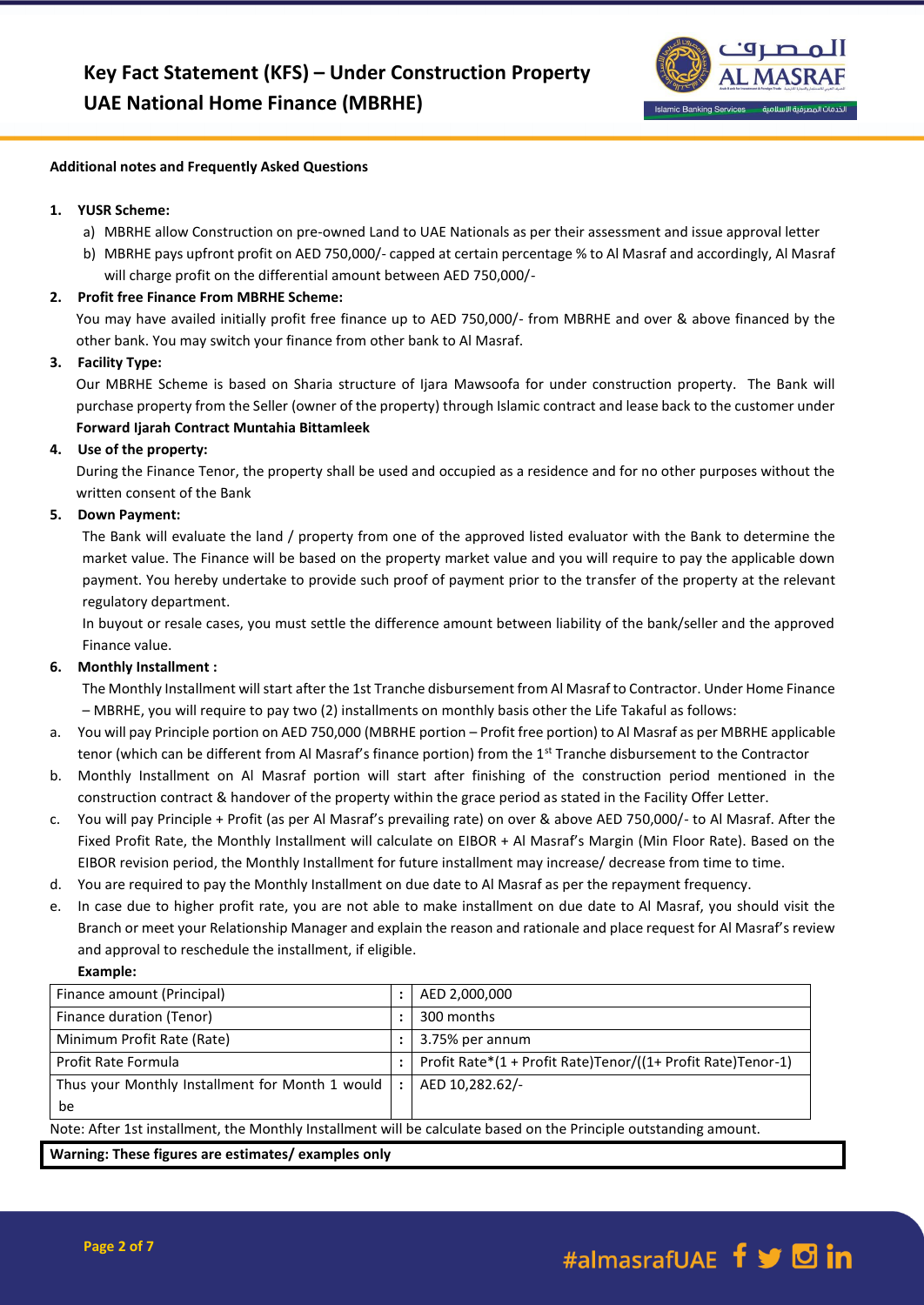

## **7. In case of Delay in Handover:**

In the event of delay in completing the project beyond the grace period (as stated in the Facility Offer Letter or agreed with Al Masraf) from the date of completion of construction as per the Contractor's Agreement.

- a. Al Masraf will proceed with the property evaluation to check if the property is in useable form to start installment.
- b. Based on the evaluation report presented by Evaluator to Al Masraf, the Monthly Installment will start on MBRHE and Al Masraf's portion

#### **8. Fixed Profit Rate:**

The Fixed Profit rate is applicable for fixed tenor and during fixed tenor you will pay fixed Monthly Installment. After the expiry of Fixed Profit Rate, the installment will be calculate based on the prevailing Variable Profit Rate.

### **9. Variable Profit Rate:**

The Variable Profit Rate is indicative and subject to change in accordance with the terms and condition of the Agreement. The Bank's Base Rate is linked to EIBOR with the 3 months' review frequencies due to which the installments may increase or decrease based on the prevailing Profit Rate. However, the margin % remains fixed throughout the Tenor of the facility

#### **10. Property Evaluation Fee**

You will require to pay the Property Evaluation Fee to cover the cost of appraisal of the property done by one of the approved evaluator with the Bank. The Property Evaluation Fee may vary depending upon the location / Emirate, type and numbers of the Property

#### **11. Maximum Finance Amount:**

The Maximum Finance Amount you can avail with a Islamic Home Finance – MBHRE depends on your income, expenses, liabilities etc. the Bank will consider all your expenses and liabilities to make sure that you can make repayments on the Finance without placing yourself under financial stress

#### **12. Life Takaful:**

- a) You are required to choose the Life Takaful from one of the three Bank's approved Takaful provider selected by the Bank for the entire Finance Tenor and it will be assigned to Arab Bank for Investment Foreign Trade (Al Masraf).
- b) The Life Takaful should cover your Finance outstanding in the event of death due to any reason, terminal illness and permanent total disability to mitigate the risk associated with the life.
- c) The Life Takaful premium calculated on the Finance outstanding amount i.e. Monthly Premium = Finance outstanding amount x Life Takaful rate %
- **d)** The Life Takaful premium may not be fixed amount as it calculates on the Finance outstanding and paid on monthly basis to the Bank. The Bank will deduct this amount along with the Finance Monthly Installment from the Customer's account
- e) The Life Takaful premium may increase or decrease during the Finance Tenor based on the takaful provider rate
- f) The Life Takaful coverage should be in place prior to acceptance of the offer and disbursement of Finance by the Bank.
- g) Non-payment of Life Takaful payments shall be consider as an event of default under the facilities.

#### **13. Property Takaful**:

- a) You will required to choose the Property Takaful from one of the three Bank's approved Takaful provider selected by the Bank for the entire Finance Tenor and it will be assigned to Arab Bank for Investment Foreign Trade (Al Masraf
- b) The Property Takaful should cover the risk associated with the property i.e. fire and major maintenance including Total Loss and Partial Loss
- c) The Property Takaful premium calculated on the property value i.e. Annual Premium = Property Value x Property Takaful rate %
- d) The premium will be deduct on annually basis through direct debit or your bank account with Bank.
- e) The Property Takaful premium may increase or decrease during the Finance Tenor based on the takaful provider rate
- f) The Property Takaful coverage should be in place prior to acceptance of the offer and disbursement of Finance by the Bank
- g) Non-payment of Property Takaful payments shall be consider as an event of default under the facilities

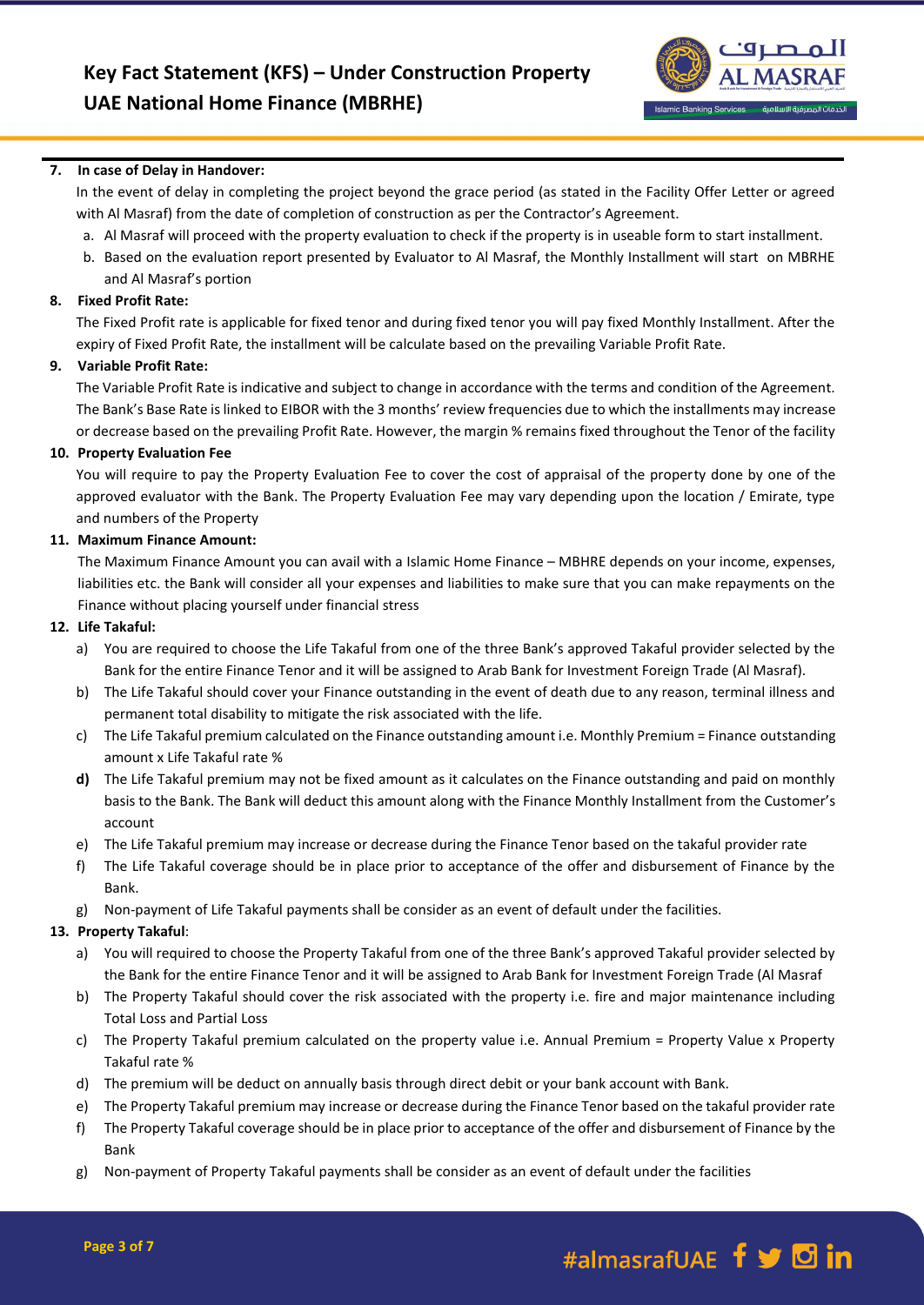

#### **14. Property All Risk Insurance Policy:**

- a) This Policy is applicable for under construction properties only
- b) You should advise the Contractor to assign the same to Al Masraf.
- c) The Policy covers any damage incurred by or hindering the project including the project site and  $3^{rd}$  party due to the project, plus any damages caused by fire, theft, accident, flood, rain, deliberate vandalism or other relevant risks.
- d) The Policy starts from the execution date of Istisna'a Purchase Contract and until Initial Hand-Over.
- e) You should obtain copies (which has to be attested from the insurance company) of the insurance policies for the project from Contractor and submit to Al Masraf prior commencing of the work / upon renewal of each policy or also at any time upon the request of Al Masraf

## **15. Property mortgaged to Al Masraf:**

The property will be mortgage to the Bank until the Principal, accrued Profit, fees and charges fully paid to the Bank. The mortgage on property is a security on the Finance, which means you cannot sell the property / mortgage to third party if the customer cannot continue to make repayments.

All owners whose names are stated in the property ownership document should be an applicant for the Finance facility

| Warning:                                                                                                                                                                                                                                               |
|--------------------------------------------------------------------------------------------------------------------------------------------------------------------------------------------------------------------------------------------------------|
| 16. Installment not paid on time:                                                                                                                                                                                                                      |
| You shall pay the monthly installment on due date and if you fails to pay the monthly installment your account will go                                                                                                                                 |
| into arears. This may affect your credit rating, which may limit your ability to access financing in the future. Further, if<br>you fail to pay three consecutive installments, the Agreement shall be terminated and the remaining installments shall |
| become payable within a period of 15 days of receiving a written notice from the Bank, and the Bank shall have the<br>right to take applicable legal action against you that includes the sale of mortgaged property, and therefore, you may           |
| lose your property                                                                                                                                                                                                                                     |
| 17 Islamic Home Finance - MRHRE Reschedule                                                                                                                                                                                                             |

#### **17.** Islamic Home Finance – MBHRE **Reschedule**

Customer must inform the Bank in case your monthly income is reduced due to (Salary reduction from employer, allowances withdraw/ retire from employment / loss of employment/turning a pensioner/ Property Rent where the partial installment was dependent on rent or for any other reason). Al Masraf will assist you to reschedule the existing Islamic Home Finance – MBHRE for applicable tenor to maintain your monthly expenses vs income.

# **Warning**

## **18. Delay penalty:**

**Bank is entitled to charge delay penalty fee (as per Bank's Schedule of Fees & Charges available on [www.almasraf.ae](http://www.almasraf.ae/) ) from the due Monthly Installment after the lapse of the payment due date or Monthly Installment date on Finance as a commitment to donate, on monthly basis until all payments due or installments are paid ; The delay penalty amounts will be transferred to the Charity account of Al Masraf and will be distributed to Charity different purposes according to the applies policies .**

# **Warning**

**19. If you do not meet the repayments/payments on your financing, your account will go into arrears. This may affect your credit rating, which may limit your ability to access financing in the future.**

#### **20. Modification of property:**

The Customer is not permitted to make any modifications, additions, improvements, substitutions or alterations to the Property without the prior written approval of the Bank. If approved by the Bank, such modifications shall be at the expense of the Customer

**Warning**

**21. Delay in completing the Project:**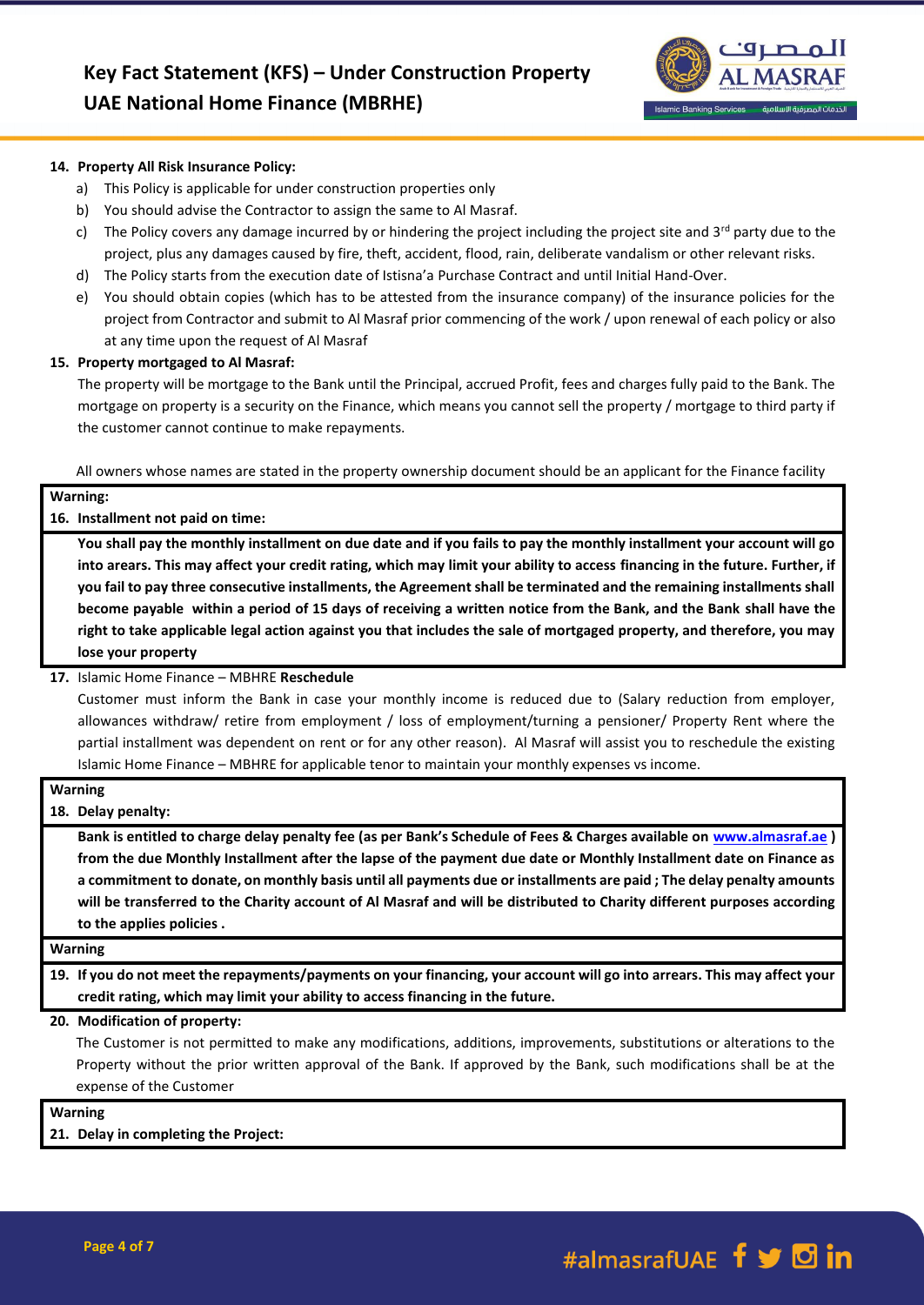

In **the event of a delay in completing the Project by the Contractor, Al Masraf may impose the delay penalty on the Contractor. Such penalty shall be deducted from any sums payable by Al Masraf to the Contractor.**

**The delay penalty shall be calculated from the date of scheduled completion, without any need for notice or legal action. The calculation shall be as follows;**

**Period (no of days) \* (1% of Project Cost or AED XXXX)/ Original Completion Period (No of Days)**

### **22. Payment to Contractor during the Construction period:**

The payment to the Contractor will be paid in tranches upon completion of the agreed stage as per the plan. The tranche payment will be made against the "Progress Payment Certificate- PPC" signed by the Contractor and Consultant and should be approved by Al Masraf's evaluator.

In case any requirement is not completed as per the" stage completion report" by Al Masraf's evaluator, the payment to the Contractor may be postponed till the required stage is completed or partial amount may be release by Al Masraf.

#### **23. Retention Amount from Tranche Payment:**

Al Masraf will retain the Retention Amount as specified in the Istisna'a Purchase Contract from each stage tranche payment which will be released upon final handover

#### **24. Profit during the Construction Period**

Profit will start accruing on Al Masraf's Portion during the draw down period & will be paid by the Customer on a monthly basis during the construction period.

### **25. Construction Period:**

The Contractor has to complete the construction within 2 years and it may be extended on case to case basis up to 12 months in case of any delay in completion.

#### **26. Performance Bond:**

You are required to submit the Performance Bond equal to the amount stated in the Istisna'a Purchase Contract from the Contractor to Al Masraf

The performance bond should be valid throughout the period of construction period and should be automatically renewable up to the date falling three months from the Initial Hand-Over date or from any other date or for any other period agreed by the Contractor and Al Masraf.

## **27. Schedule of Fees:**

This Finance is governed by Schedule of Fees and Charges. In the event any of these fees are due to be paid, such fees should be paid by the Customer

- a) Al Masraf publishes it Retail Banking Schedule of Fees & Charges in line with it's commitment to a transparent Customer relationship *[\(Click here to refer to Retail Banking Schedule of Fees & Charges\)](https://almasraf.ae/schedule-of-charges/)*
- b) Customer are strongly encouraged to write to us on [info@almasraf.ae](mailto:info@almasraf.ae) in case of need for more clarity on any fees charged to the account

## **28. Partial Settlement:**

The Bank will allow Partial Settlement only after full settlement of MBRE Portion "AED 750,000/-"profit free portion. Permitted only on Bank's Portion as per Schedule of Fees & Charges mentioned on the [www.almasraf.ae](http://www.almasraf.ae/) website. Any remaining amount from the upfront profit (Paid by MBRHE to the Bank) will be net-off against the outstanding of finance after the settlement, You will have the following options

- a) Pay same installment and reduce the tenor OR
- b) Decrease your monthly installment and maintain the same tenor

## **29. Deferment or Postponement**

Deferment is the delay or suspension of Monthly Installment. You are required to submit the request at our Branch and mentioned the reason for deferment and pay the applicable fee mentioned on our website [\(www.almasraf.ae\)](http://www.almasraf.ae/). The Bank will assess your request based on the eligibility and policy and accordingly, defer the installment as per your request

**Warning**

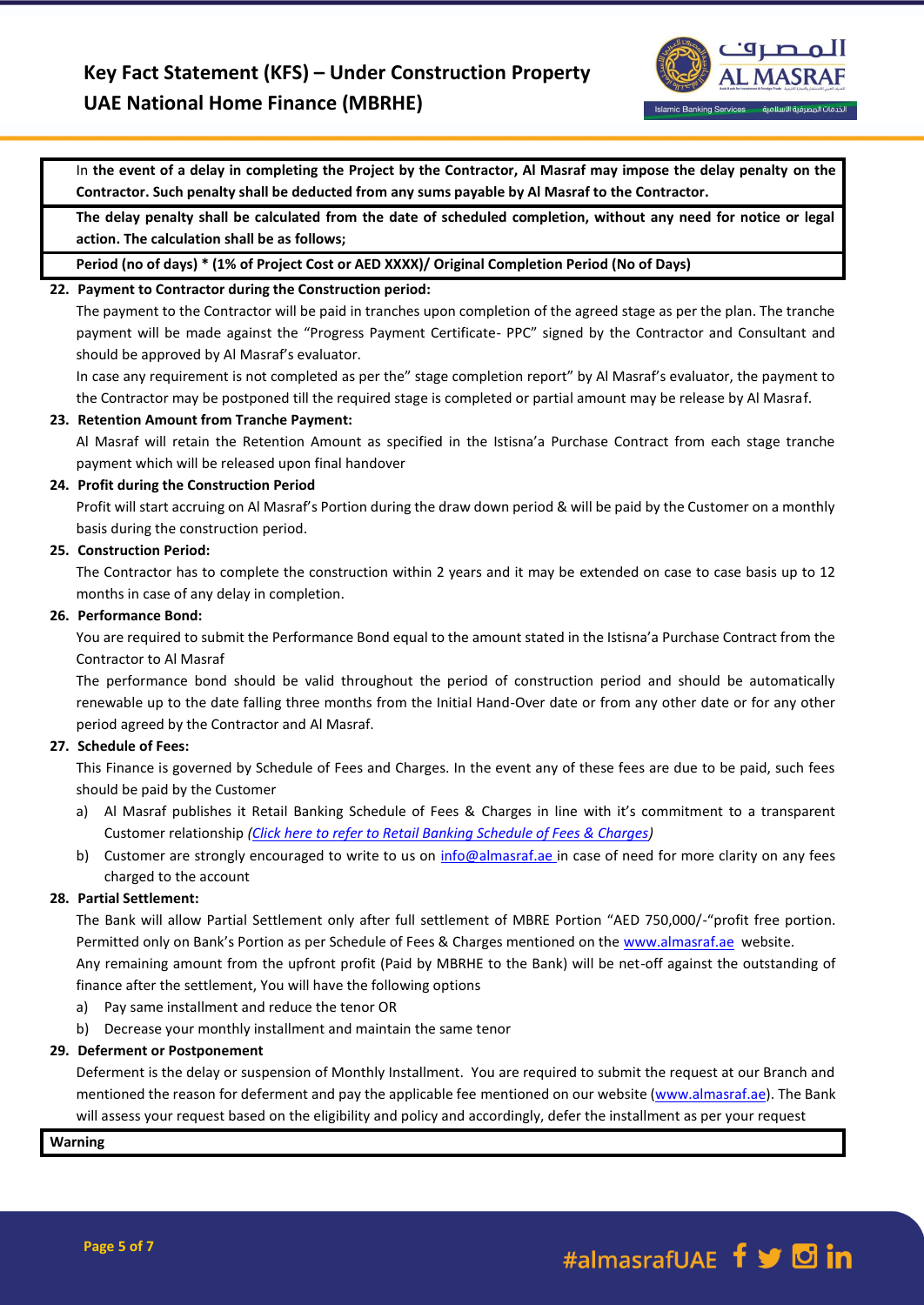

**In the event of deferment, the Finance maturity period will be increased by the number of deferments availed by you during the Finance term.**

## **30. Islamic Home Finance – MBHRE closure**

You can request to close the facility by submitting the request and visiting any of Al Masraf Branches and submit the Early Settlement Form. The applicable Early Settlement Fee (you may visi[t www.almasraf.ae](http://www.almasraf.ae/) Schedule of Fees & Charges page) will be charged on the Bank's Finance outstanding portion excluding MBRHE portion.

# **31. Early Settlement Amount:**

The Early Settlement amount is being calculated as follows:

- a) Outstanding of Principle amount;
- b) Accrued and unpaid Variable amount;
- c) Any amount representing the costs of takaful (including any takaful undertaken on behalf of the Customer & major Maintenance and Taxes incurred by Al Masraf during the relevant finance Tenor);
- d) Early Settlement Fee as per applicable Schedule of Fees & Charges of the Bank mentioned on [www.almasraf.ae](http://www.almasraf.ae/) ;
- e) Any remaining amount from the upfront profit (Paid by MBRHE to Al Masraf) will be net-off against the outstanding of finance
- f) Al Masraf will offset Service Agent Fee stated in the Service Agency Agreement for the performance which will be net off from the outstanding

## **Example**

| <b>Outstanding Principal Amount</b>         | AED 5,403,334.94   |
|---------------------------------------------|--------------------|
| Accrued and unpaid Variable amount (Profit) | AED 7,504.63       |
| Property Takaful                            | AED-847.90         |
| Early Settlement Fee ("ESF")                | AED 10,000         |
| VAT on ESF                                  | AED 500            |
| <b>Early Settlement Amount</b>              | AED 5,420,491.67/- |

## **Warning:**

**These figures are estimates/ examples only and the Accrued and unpaid Variable amount, Property Takaful refund may vary depends on the settlement date**

## **32. Release of Mortgage:**

The Bank will release mortgage over the property upon full and final settlement of finance outstanding, related fees and charges.

## **33. VAT:**

For the avoidance of doubt and for Customer's convenience, all amounts where VAT applies are shown with VAT included at the prevailing rate.

## **34. Further queries and/or clarifications**

In case of queries, please send an email t[o Info@almasraf.ae](mailto:Query@almasraf.ae) for more clarity before signing to the Offer Letter and Islamic Home Finance – MBHRE Agreements. You should provide copy of E-ID / Passport and Visa page (in case of expatriate customer), UAE Mobile number and RIM to facilitate a timely response

## **35. Cooling-off Period:**

Al Masraf- Islamic Banking Services grants the customer the right to a Cooling-Off Period of complete 5 Business Days to revoke the signed agreement without incurring any penalty or charges. The customer also has the right to waive the Central Bank's required Cooling-Off Period of complete 5 Business Days by signing a written waiver form provided by the Bank.